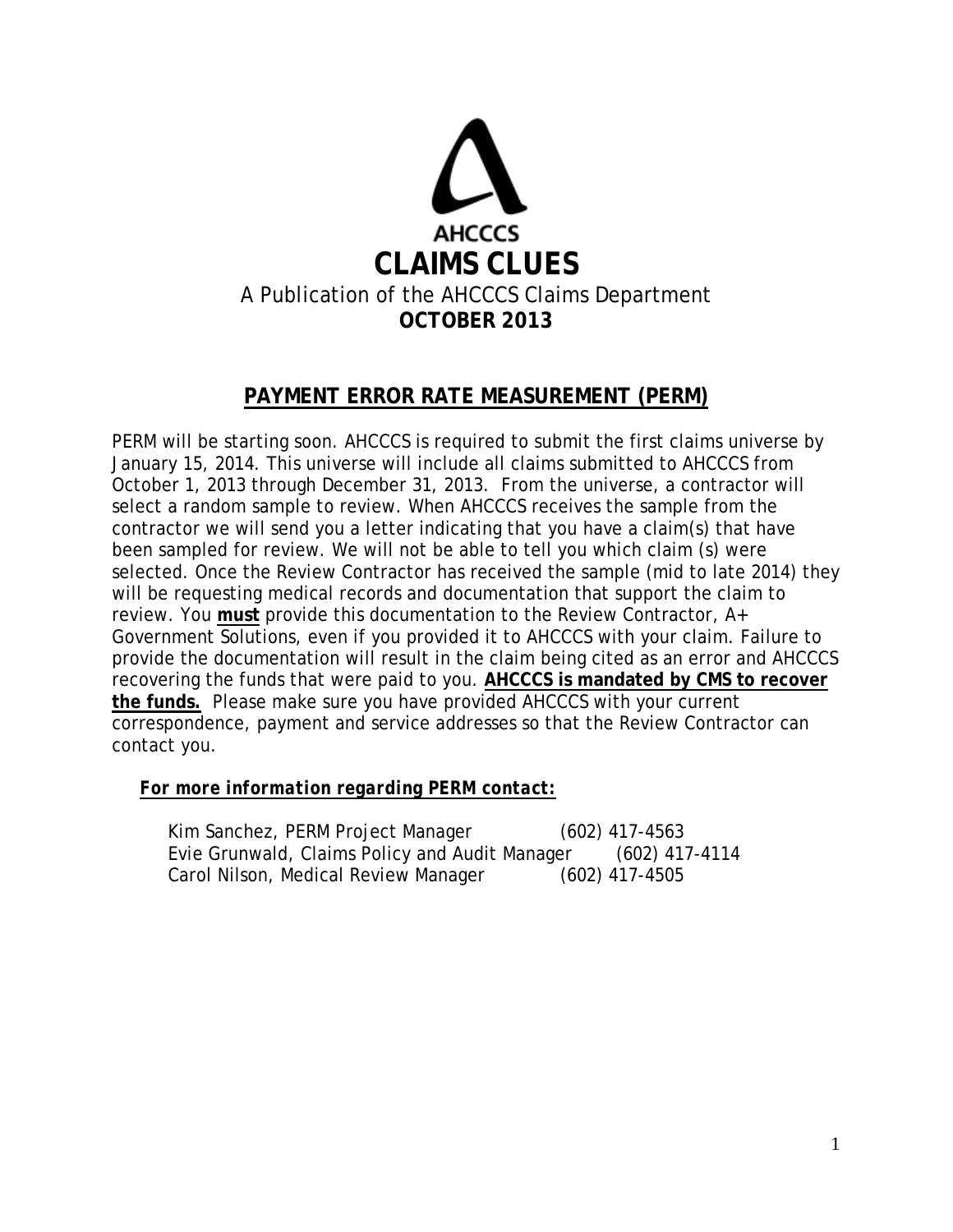## **PRIOR QUARTER COVERAGE ELIGIBILITY**

Beginning **January 1, 2014**, AHCCCS will be required to expand the time period AHCCCS pays for covered services for an eligible individual, to include the three months prior to the month the individual applied for AHCCCS, if the individual met AHCCCS eligibility requirements during the month in which the Medicaid covered service was provided. Currently, AHCCCS is only responsible for covered services received by the individual from the eligible individual's effective date of eligibility for AHCCCS which in most cases is the first day of the month of application.

Federal requirements provide that an applicant may be eligible for covered services during any of the three months prior to the application date if the applicant:

- 1. Received one or more AHCCCS covered services during the month and
- 2. Would have qualified for AHCCCS at the time services were received if the person had applied for AHCCCS.

If the applicant is determined to qualify for AHCCCS during any one or more of the three months prior to the month of application, then the individual will be determined to have "Prior Quarter Coverage" eligibility during those months. As a result, AHCCCS will pay for AHCCCS covered services provided during those months.

As stated above, Prior Quarter Coverage eligibility will begin January 1, 2014 which means that individuals applying for AHCCCS in February 2014 may be determined to qualify for prior quarter coverage during the month of January 2014. Persons applying in March may qualify for prior quarter coverage in January and February whereas persons who apply on or after April 1, 2014 may qualify for prior quarter coverage for up to the full 3 months prior to the month of application. AHCCCS will not institute prior quarter coverage eligibility before January 1, 2014.

The AHCCCS Administration will determine whether or not an applicant meets prior quarter coverage criteria. If so, providers will be required to bill the AHCCCS Administration for services provided during a prior quarter eligibility period upon verification of eligibility or upon notification from the member of prior quarter coverage eligibility. Upon notification of prior quarter coverage eligibility, **the provider** *must* **promptly refund to the member** any payments that have been received for services in an approved prior quarter period and must accept payment by the Administration as payment in full. For covered services received during the prior quarter which have not yet been reimbursed or billed the provider must submit a claim to the AHCCCS Administration. AHCCCS Managed Care Contractors **are not** responsible for determining prior quarter coverage or for payment for covered services received during the prior quarter. Claims submitted to AHCCCS Managed Care Contractors for prior quarter coverage will be denied.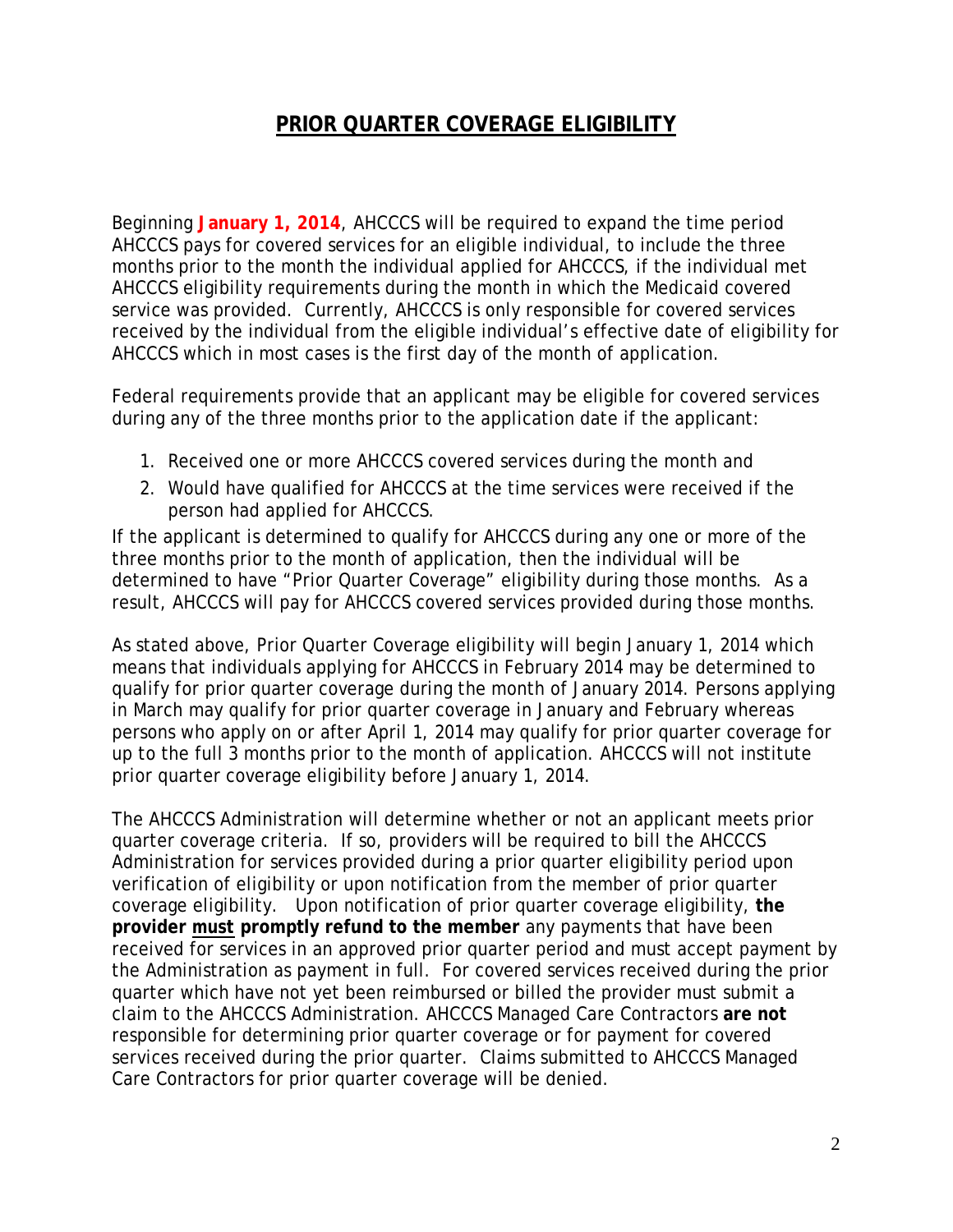Providers may submit prior quarter coverage claims for payment to AHCCCS in one of the following ways: the HIPAA compliant 837 transaction, through the AHCCCS on-line claim submission process, or by submitting a paper claim form. Billing requirements can be found at:

[http://www.azahcccs.gov/commercial/ProviderBilling/manuals/FFSProviderManual.a](http://www.azahcccs.gov/commercial/ProviderBilling/manuals/FFSProviderManual.aspx) [spx.](http://www.azahcccs.gov/commercial/ProviderBilling/manuals/FFSProviderManual.aspx)

Matters involving a provider's failure to reimburse a member for any payments made by the member during a prior quarter eligibility time period will be referred to the AHCCCS Office of Inspector General for investigation and action.

For more information regarding prior quarter coverage eligibility, please visit our website at: [http://www.azahcccs.gov/commercial/PriorQuarterCoverage.aspx.](http://www.azahcccs.gov/commercial/PriorQuarterCoverage.aspx)

You will find the proposed rules at the following link [http://www.azahcccs.gov/reporting/state/proposedrules.aspx#PQE.](http://www.azahcccs.gov/reporting/state/proposedrules.aspx#PQE)

If you have any questions regarding prior period coverage eligibility or the process for submitting prior quarter coverage claims, please contact 602-417-7600 option 4.

# **REMINDERS FROM THE UM/CM UNIT'S PRIOR AUTHORIZATION UNIT**

## **Authorization Status**:

Please use the online system to check the status of your authorization requests. You can check authorization status by using the following link: <https://azweb.statemedicaid.us/Home.asp>

Providers are strongly encouraged to use the online system when requesting authorizations. Provisional authorization numbers are given at the time of online authorization entry and are then reviewed by Prior Authorization staff.

## **Member Referrals for Specialty Care**:

If your office is referring a member out of area for specialty services, please be sure to inquire to see if the member has personal transportation to and from their appointments. Though FFS members can receive services from any registered provider, transport will only be covered to the nearest appropriate facility when AHCCCS is covering the cost of the transport.

99601 and 99602 – Are codes indicated for the home infusion/administration of "specialty drugs" and should not be used to bill for enteral nutrition administration.